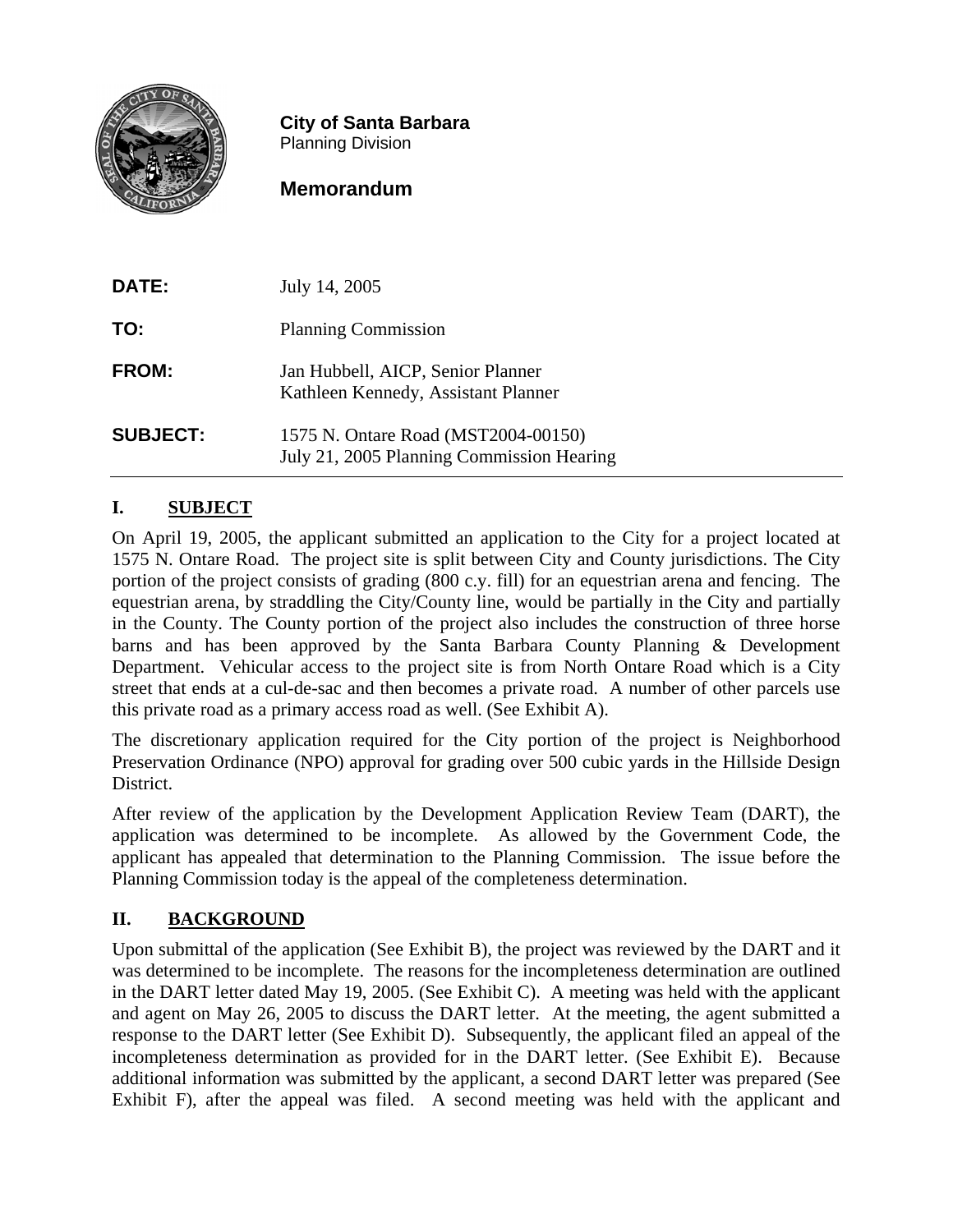PLANNING COMMISSION 1575 N. ONTARE RD. (MST2004-00150) JULY 14, 2005 Page 2

applicant's agents on July 6, 2005. Based on this meeting and a further review of the submitted materials by staff, a third letter was sent from the City Attorney's Office further specifying the City's position with respect to the completeness of the application. (See Exhibit G.)

Government Code section 65943 requires an appeal hearing on an incompleteness determination be held within 60 days of receipt of the appeal. The appeal was received May 26, 2005; therefore, the hearing is required to be held by July 25. At the hearing, the Planning Commission can either uphold the incompleteness determination made by staff or determine that the application is complete. This determination is not appealable to the City Council.

As explained in the appeal letter, the applicant contends that the City has no authority to demand improvements to the existing private access road and for requiring information that they contend is outside the City's scope of review.

## **III. DISCUSSION**

Below is a summary of the information that Staff has determined to be necessary in order to have a complete application upon which to evaluate conformance with applicable City regulations, policies, and guidelines:

- The existing private road portion of North Ontare Road located within the City limits does not meet Fire Department standards. Because the project is proposing a new facility and use within the City, the applicant must provide a fire access road in compliance with the current City standard. Due to the project site being located in the City's designated Extreme Foothill High Fire Hazard Zone, and the project site being located within the Santa Barbara City Fire Department's first-response area, the existing road is required to be brought up to City standards. The City standard requires that the road be a minimum of 20 feet in width and constructed of all weather concrete or asphalt pavement capable of supporting 40,000 pounds.
- The Fire Department still requests the information on the number and size of outlets and flow data for the fire hydrant in order to determine if there is sufficient capacity to meet flow requirements for fire-fighting purposes. However, if this information is not available to the applicant, the City may obtain this information from the County Fire Department.
- The City requests that the applicant provide calculations showing the pre-grading drainage and post-grading drainage across the parcel within the City limits. In addition, the City requests that the applicant provide calculations showing the amount of postgrading drainage that will be collected into the proposed corrugated metal pipe within the City limits. This information is necessary to determine whether drainage facilities are adequately sized to handle changes in flow resulting from the development. It is also necessary to determine consistency with the City's National Pollutant Discharge Elimination System (NPDES) General Permit.
- The City still requests that the applicant submit plans showing any existing trail easement on the parcel within the City limits or on any immediately adjacent parcel that intersects the parcel within the City limits. This information will help assure the City that proposed development does not cross or otherwise impede any trail easement.